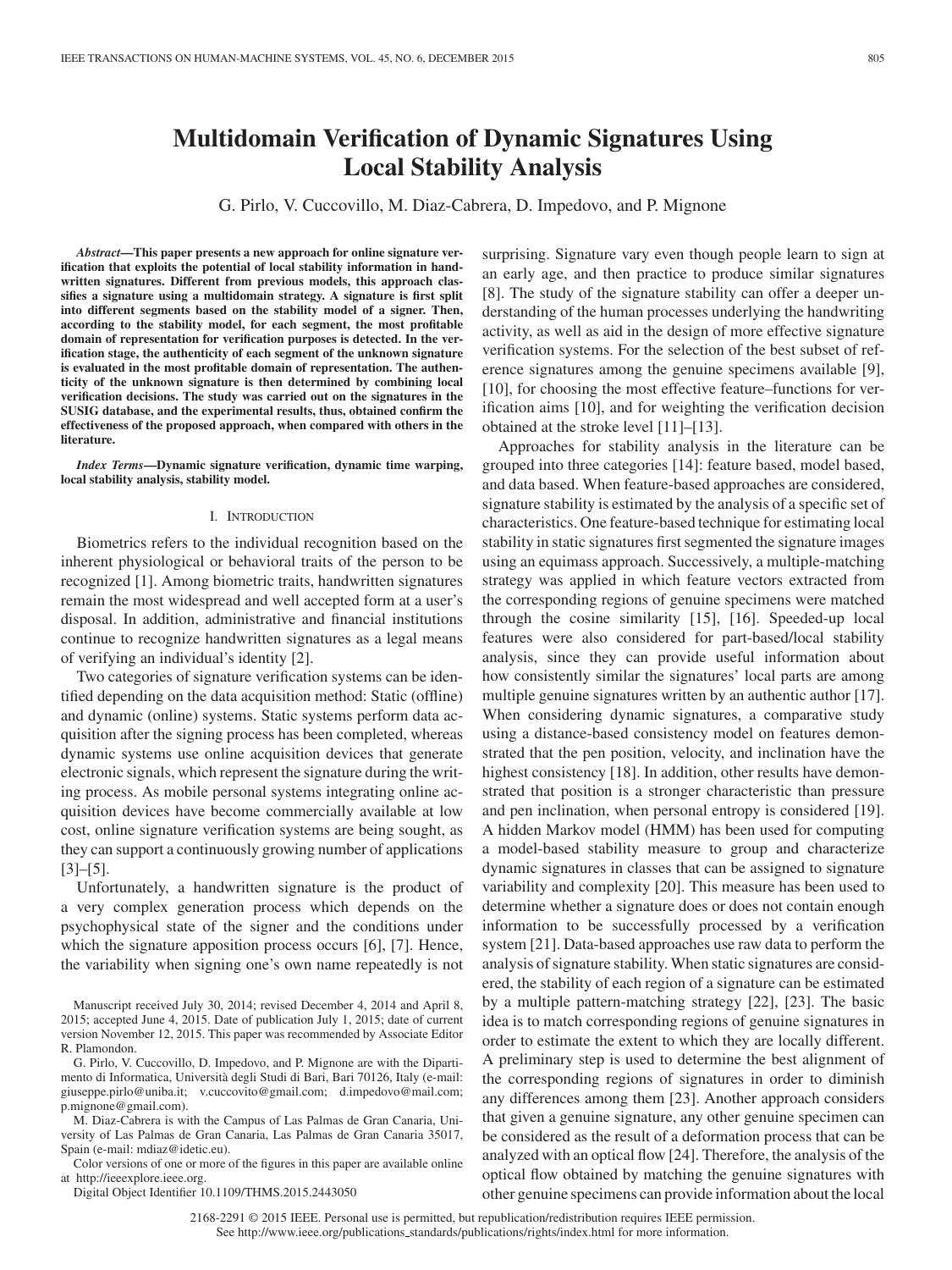stability in the signature image, useful for signature verification [25]. When dynamic signatures are considered, the stability regions of signatures can be defined as the longest similar sequences of strokes between a pair of genuine signatures [26]. This definition is based on the assumption that signing is the automated execution of a well-learned motor task and, therefore, repeated executions should ideally produce similar specimens. However, variations in signing conditions can lead to signatures that differ only locally because of short sequences of strokes that exhibit different shapes [27]. Another approach estimates a local stability function of dynamic signatures by using dynamic time warping (DTW) to match a genuine signature with other authentic specimens [28]. In this method, each matching is used to identify what are called direct matching points (DMPs), i.e., unambiguously matched points of the genuine signature. Thus, a DMP can indicate the presence of a small stable region of the signature since no significant distortion is detected locally. Furthermore, the local stability value associated with a point of a signature is determined as the average number of times it is a DMP, when the signature is matched against other genuine signatures [29].

This paper presents a new technique for dynamic signature verification which exploits a multidomain approach, using local stability information: The signature was segmented using the signature stability model. Each segment was verified by considering the domain in which the segment was most stable. The verification of each segment was performed using a decision tree classifier. A majority voting strategy was employed for combining the local verification decisions. Signatures from the SUSIG database were used for the experimental tests.

#### II. MULTIDOMAIN VERIFICATION TECHNIQUE

Let

$$
S = \{S_1, S_2 \dots S_n \dots S_n\}
$$
 (1)

be a set of *N* genuine signatures. In this paper, each signature  $S_n$  is considered to be sequence of elements

$$
S_n = (z_n^1, z_n^2, \dots z_n^i \dots z_n^i)
$$
 (2)

where each element  $z_n^i$  is a 4-tuple

$$
z_n^i = (x_n^i, y_n^i, t_n^i, p_n^i)
$$
 (3)

with

1)  $x_n^i$  and  $y_n^i$  coordinates of the pen on the writing plane;

2)  $t_n^i$  timestamp;

3)  $p_n^i$  pressure value.

# *A. Preprocessing*

Preprocessing consisted of two separate stages: value normalization and length normalization. Value normalization was performed for each signature according to the linear normalization algorithm so that each value was reported in the range [0, 1]. Similarly, signature length normalization was performed using the linear interpolation algorithm that

made the length of all the signatures equal to *M* (in our case  $M = 256$  [30].

## *B. Feature Extraction*

Four function features were extracted in the feature extraction step: displacement (*s*), velocity (*v*), acceleration (*a*), and pressure  $(p)$ . In order to represent a signature in these four domains of representation the following equations were considered: 1) Displacement

$$
s^{i} = \sqrt{(x^{i+1} - x^{i})^{2} + (y^{i+1} - y^{i})^{2}}
$$
  
\n
$$
i = 1, 2, ..., M - 1
$$
 (4.1)

$$
s^M = s^{M-1}.
$$
\n(4.2)

2) Velocity

$$
v^{i} = \frac{s^{i}}{(t^{i+1} - t^{i})}, \quad i = 1, 2 \dots, M - 1 \quad (5.1)
$$

$$
v^M = v^{M-1}.
$$
\n(5.2)

3) Acceleration

$$
a^{i} = \frac{v^{i}}{(t^{i+1} - t^{i})}, \quad i = 1, 2, ..., M - 1
$$
 (6.1)

$$
a^M = a^{M-1}.
$$
\n(6.2)

4) Pressure: No conversion was performed in the pressure domain.

Therefore, the feature extraction step allowed the conversion of the signature representation domains from the space of the 4-tuples *(x, y, t, p)* to the space of the 4-tuples *(s, v, a, p)*:

$$
(x, y, t, p) \rightarrow (s, v, a, p). \tag{7}
$$

#### *C. Classification*

The classification step consisted of two phases. The first phase was the training phase, while the second phase concerned the testing procedure.

*1) Training Phase:* After feature extraction, each signature  $S_n$ of the set (1) was represented by a sequence of elements

$$
S_n = (z_n^1, z_n^2, \dots z_n^i \dots z_n^I) \tag{8}
$$

where each element  $z_n^i$  is a 4-tuple

$$
(s_n^i, v_n^i, a_n^i, p_n^i) \tag{9}
$$

where

 $s_n^i$  displacement;  $v_n^i$  velocity;  $a_n^i$  acceleration;

 $p_{\text{n}}^i$  pressure.

The training phase consisted of two main steps: 1) Prototype selection and 2) stability model construction.

*a) Prototype Selection:* Two approaches were considered in the literature for prototype selection. When multiple prototypes were considered for each signer, in order to model at best signer variability, prototype selection can be performed by variance evaluation within samples [31]–[33], or correlation analysis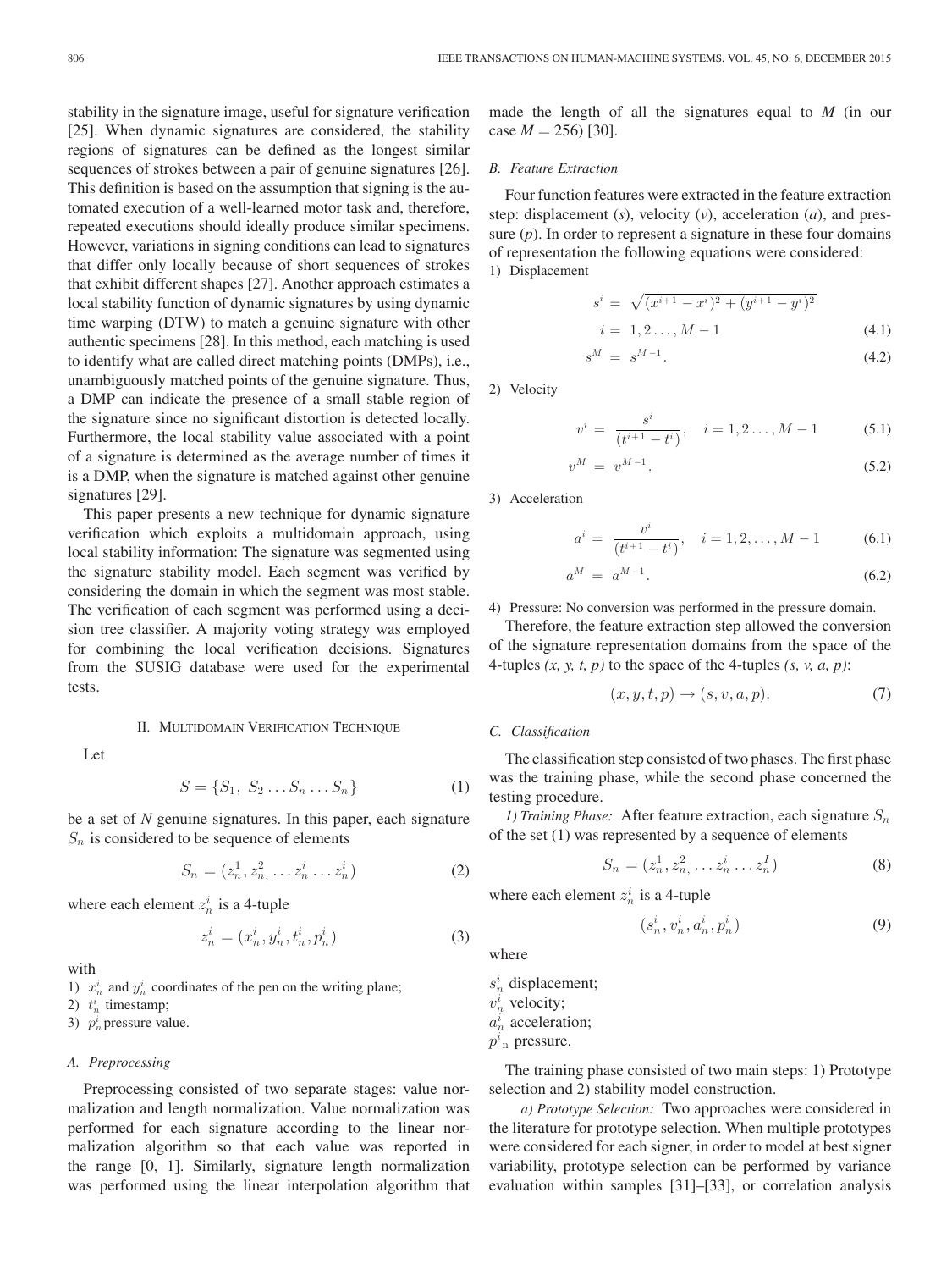among stability functions in the signatures [9]. When a single prototype was considered for each signer, the selection of the optimal prototype can be performed by shape and dynamic feature combination [34], time- and position-based averaging [35], or selecting the genuine specimen with the smallest average difference, when compared with the other true signatures available [36]. In the scope of this study and according to Kim *et al.* [36], we decided to investigate the use of a single prototype as reference for stability model construction. Prototype selection was performed using DTW [37] and for each signature  $S_n$  of the set *S* (see (1)), the following set of distances was computed:

$$
\{DTW(S_n, S_p)|p = 1, 2, \dots, N; n \neq p\}
$$
 (10)

where  $DIST_{n,p} = DTW(S_n, S_p)$  denotes the distance between the signatures  $S_n$  and  $S_p$ . In order to match the points  $(s_n^i, v_n^i, a_n^i, p_n^i)$  and  $(s_p^j, v_p^j, a_p^j, p_p^j)$  of  $S_n$  and  $S_p$  respectively, the euclidean distance was used for DTW, although other measures could be considered based on Mahalanobis distance [38], cosine similarity [39], Levenshtein distance [40], etc. The prototype signature was selected as the signature  $S_n$  \* for which the average distance with respect to the other specimens was minimum, i.e.,

$$
S_{n^*} \to \operatorname{argmin}_n \frac{\sum_{p=1,\dots,N;n\neq p} \text{DIST}_{n,p}}{N-1}.
$$
 (11)

*b) Stability Model Construction:* Now, let  $S_r$  and  $S_t$  be two genuine signatures. A warping function between  $S_r$  and  $S_t$  was any sequence of couples of indexes, identifying points of  $S_r$  and  $S_t$  to be joined [37]:

$$
W(S_r, S_t) = c_1, c_2, \dots, c_K
$$
 (12)

where  $c_k = (i_k, j_k)$   $(k, i_k, j_k)$  integers,  $1 \leq k \leq K$ ,  $1 \leq i_k \leq$ M,  $1 \le j_k \le M$ ). Now, if we consider a distance measure  $d(c_k) = d(z_r^{ik}, z_t^{jk})$  between points of  $S_r$  and  $S_t$ , we can associate with  $W(S_r, S_t)$  the dissimilarity measure

$$
D_{W(S_r, S_t)} = \sum_{k=1}^{K} d(c_k).
$$
 (13)

.

DTW was used to detect the warping function  $W * (S_r, S_t) =$  $c*_1, c*_2, \ldots, c*_K$  which satisfied the monotonicity  $(i_1 \leq i_2 \leq$  $\ldots \leq i_{K-1} \leq i_K$  and  $j_1 \leq j_2 \leq \ldots \leq j_{K-1} \leq j_K$ ), continuity  $(i_k - i_{k-1} \leq 1$ , and  $j_k - j_{k-1} \leq 1$ , for  $k = 2, 3, ..., K$ ) and boundary  $[c_1 = (1, 1), c_K = (M, M)]$  conditions, and for which it was found to be [37]

$$
D_{W*(S_r, S_t)} = \min_{W(S_r, S_t)} D_{W(S_r, S_t)}.
$$
 (14)

From  $W * (S_r, S_t)$ , we identified the DMP of  $S_r$  with respect to  $S_t$  [29]. A DMP of a signature  $S_r$  with respect to  $S_t$  was a point which had a one-to-one coupling with a point of  $S_t$ . In other words, let  $z_r^p$  be a point of  $S_r$  coupled with  $z_t^q$  of  $S_t$ ;  $z_r^p$  is the DMP of  $S_r$  with respect to  $S_t$  if

1)  $\forall \bar{p}=1,\ldots,M, \bar{p}\neq p$ , yields:

 $z_r^{\bar{p}}$  is not coupled with  $z_t^{\bar{q}}$ . 2)  $\forall \bar{q} = 1, ..., M, \bar{q} \neq q$ , yields:

 $z_t^{\bar{q}}$  is not coupled with  $z_r^{\bar{p}}$ .



Fig. 1. (a).  $W(S_1, S_2)$  (b).  $W(S_1, S_3)$  (c).  $W(S_1, S_4)$ .

Now, a DMP indicates the existence of a region of the *r*th signature which is roughly similar to the corresponding region of the *t*th signature (in the domain d specified by the distance used for DTW). Therefore, for each point of  $S_r$ , a score was introduced according to its type of coupling with respect to the points of  $S_t$  [29]

Score<sup>t</sup>(
$$
z_{d,r}^p
$$
) = 1 if  $z_{d,r}^p$  is a DMP, 0 otherwise. (15)

The local stability function of  $S<sup>r</sup>$  was defined as [29]

$$
I(z_{d,r}^p) = \frac{1}{N-1} \sum_{\substack{t=1 \ t \neq r}}^N \text{Score}^t(z_{d,r}^p). \tag{16}
$$

An example of the computation of the stability index is reported in the following. Let  $S = \{S_1, S_2, S_3, S_4\}$  be a set of four (pieces) of signatures of the same writer, Fig. 1 shows the result of the DTW between  $S_1$  and  $S_2$ ,  $S_1$  and  $S_3$ , and  $S_1$  and S<sub>4</sub>. Specifically, for S<sub>1</sub> and S<sub>2</sub> it was found that  $W * (S_1, S_2) =$  $(1,1), (2,2), (2,3), (3,4), (4,5), (5,6), (6,7), (6,8), (7,8), (8,9)$  [see Fig. 1(a)]. For  $S_1$  and  $S_3$ , it was determined that  $W * (S_1, S_3) =$  $(1, 1), (1, 2), (2, 3), (3, 4), (4, 5), (5, 5), (5, 6), (6, 7), (7, 8),$  $(8, 8)$  [see Fig. 1 (b)]. For  $S_1$  and  $S_4$ , it was found that  $W*(S_1, S_4) = (1, 1), (2, 2), (2, 3), (3, 3), (3, 4), (4, 5), (5, 6),$  $(6, 7)$ ,  $(7, 8)$ ,  $(8, 8)$  [see Fig. 1(c)]. The DMP from  $W * (S_1, S_2)$ are points  $z_{d,1}^1$ ,  $z_{d,1}^3$ ,  $z_{d,1}^4$ ,  $z_{d,1}^5$ , and  $z_{d,1}^8$ . Instead, the DMP from W∗(S<sub>1</sub>, S<sub>3</sub>) are points  $z_{d,1}^2$ ,  $z_{d,1}^3$ , and  $z_{d,1}^6$ . The DMP from  $W*(S_1, S_4)$  are points  $z_{d,1}^1, z_{d,1}^4, z_{d,1}^5$ , and  $z_{d,1}^6$ .

The results are summarized in Table I which also reports the values of the similarity index. As seen in Table I, no region of the signature is very stable (stability index equal to 1). Regions of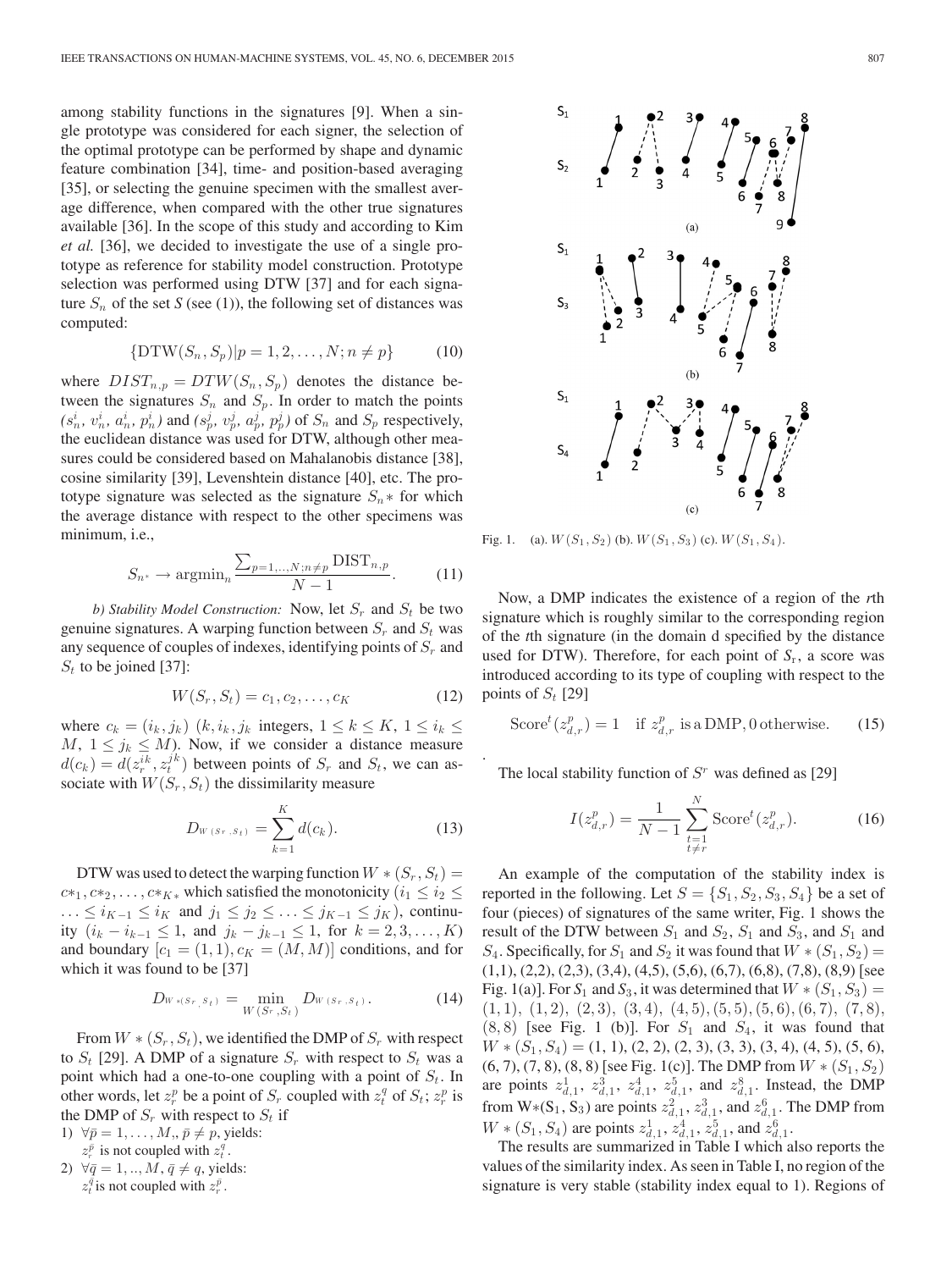TABLE I LOCAL STABILITY VALUES FOR  $\mathcal{S}_1$ 

|                                      | $z_{d.1}^{\perp}$ |          |          |      | $z_{d,1}^2 \quad z_{d,1}^3 \quad z_{d,1}^4 \quad z_{d,1}^5 \quad z_{d,1}^6 \quad z_{d,1}^7 \quad z_{d,1}^8$ |      |          |          |
|--------------------------------------|-------------------|----------|----------|------|-------------------------------------------------------------------------------------------------------------|------|----------|----------|
| Score <sup>2</sup> $(z_{d,r}^p)$ 1 0 |                   |          |          |      | $1 \quad 1 \quad 1$                                                                                         |      |          |          |
| Score <sup>3</sup> $(z_{d,r}^{p'})$  | $\theta$          | $\sim$ 1 | 1 0      |      | $\theta$                                                                                                    | 1    |          |          |
| Score <sup>4</sup> $(z_{d,r}^{p})$   |                   | $\theta$ | $\theta$ |      | $1 \quad 1$                                                                                                 |      | $\Omega$ | $\theta$ |
| $I(z_{d,r}^p)$                       | 0.66              | 0.33     | 0.66     | 0.66 | 0.66                                                                                                        | 0.66 | $\bf{0}$ | 0.33     |



Fig. 2. Example of stability model.

medium–high stability (stability index equal to 0.66) are close to points  $z_{d,1}^1$ ,  $z_{d,1}^3$ ,  $z_{d,1}^4$ ,  $z_{d,1}^5$ , and  $z_{d,1}^6$ . Regions of medium–low stability (stability index equal to 0.33) are the zone close to point  $z_{d,1}^2$ ,  $z_{d,1}^8$ ; while the zone corresponding to point  $z_{d,1}^7$  has very low stability (stability index equal to 0).

According to this strategy, the stability of each part of the prototype signature for each signer in the training phase was estimated in each domain of representation (displacement, velocity, acceleration, and pressure) and used to segment the prototype. The stability model (SM) of the signer was then defined as the way, in which the prototype signature was split into segments

$$
SM(S_{n^*}) = ((S_{n^*}(1), d^*(1)), (S_{n^*}(2), d^*(2)), \dots, (S_{n^*}(v), d^*(v)), \dots, (S_{n^*}(V), d^*(V))),
$$
\n(17)

where  $S_{n*}(v)$  is the *v*th segment of the prototype and  $d * *(v)$ is the most stable domain of representation of  $S_{n*}(v)$ . In other words, each segment was characterized by the most descriptive specific domain of representation, that is, the representation domain in which the segment of the signature was most stable.

Fig. 2 shows a prototype signature and the stability model, obtained by segmenting the signature according to the most stable domain of representation of each segment: Displacement (green), velocity (yellow), acceleration (blue), and pressure (red).

Fig. 3 shows the process for defining the stability model in more detail. In particular, Fig. 3 shows a specific detail of the signature in Fig. 2 (the part in the circle) for which the analysis of stability was performed and the values of similarity indexes in different domains were graphically reported. This analysis defined the most stable domain of representation d∗ for each segment of the signature as

1) d<sup>∗</sup> pressure, for segment "a";

2) d<sup>∗</sup> displacement, for segment "b";



4) d<sup>∗</sup> displacement, for segment "d".

Fig. 3. Segmentation by stability analysis.

*2) Testing Phase:* In the testing phase, each segment of the test signature was classified using the information related to the most stable domain of representation—as specified by the stability model—using a decision tree classifier [40]. In fact, in this paper, we assume that the more a domain is stable for a signature segment, the more difficult it is to imitate it by a forger (although other properties could also be considered). According to the stability model of (17), for each segment  $S_{n*}(v)$  of the prototype the C4.5 decision tree classifier [41] was built using the information related to the  $d * (v)$  domain of representation of the set of segments (corresponding to  $S_{n*}(v)$  of the reference signatures). Both genuine signatures and forgeries are used for reference. The segment  $S<sup>test</sup>(v)$  of the test signature  $S<sup>test</sup>$  is then verified using the decision tree classifier [in the domain of representation  $d * (v)$ . Let  $R(v) = 1$ , if  $S<sup>test</sup>(v)$  is considered to be a genuine segment; and  $R(v)=0$ , otherwise. The test signature  $S<sup>test</sup>$  was considered as genuine, if and only if

$$
\sum_{\substack{v=1\\R(v)=1}}^V \text{Length } [S_{n^*}(v)] > \sum_{\substack{v=1\\R(v)=0}}^V \text{Length}[S_{n^*}(v)] \tag{18}
$$

where Length  $[S_{n*}(v)]$  the length of the segment  $S_n * (v)$  (for  $v = 1, 2, \ldots, V$ , otherwise  $S<sup>test</sup>$  was considered to be forgery. In other words, the test signature was considered genuine if the total length of genuine segments exceeded the total length of forged segments.

## III. EXPERIMENTAL RESULTS

Signatures in the SUSIG [42] database of handwritten signatures were used to test the system, according to the leave-oneout strategy. The SUSIG database is composed of two sections: "Blind subcorpus" and "visual subcorpus." This paper used the

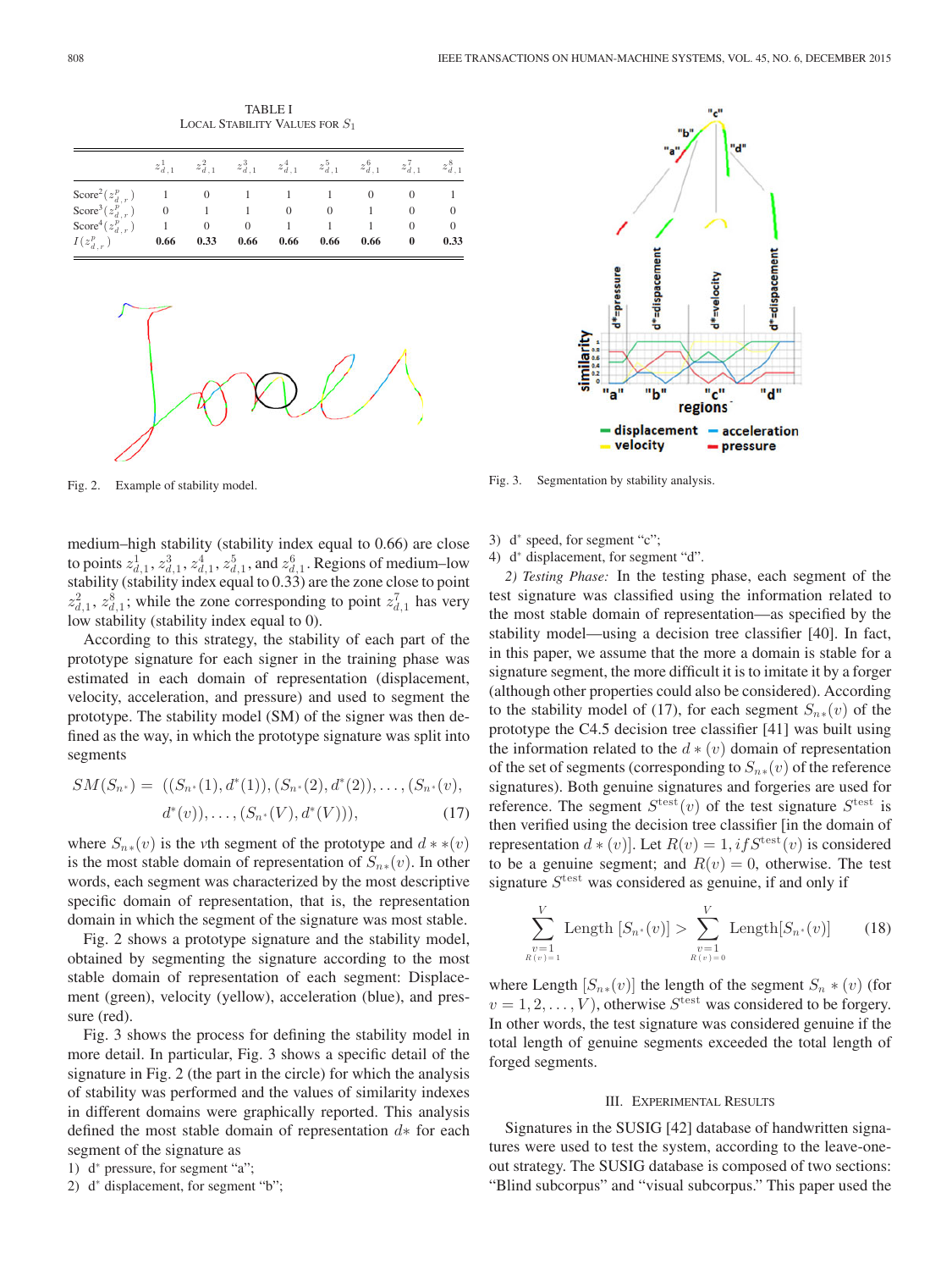TABLE II SIGNATURE VERIFICATION RESULTS FOR THE SUSIG DATABASE

| Approach                                                                           | FRR(%) | FAR $(\%)$ |
|------------------------------------------------------------------------------------|--------|------------|
| C. Yuen et al. [43]                                                                | 14.8   | 2.64       |
| B. Yanikoglu et al. [44]                                                           | 3.03   | 3.03       |
| K. Wang et al. [45]                                                                | 2.46   | 2.46       |
| M. I. Khalil et al. [46]                                                           | 3.06   | 3.06       |
| S. Rashidi et al. [47]                                                             | 2.09   | 2.09       |
| G. Pirlo et al. (this work—using all domains of<br>representation)                 | 3.60   | 4.15       |
| G. Pirlo et al. (this work—using only the most<br>stable domain of representation) | 2.15   | 2.10       |

"visual subcorpus" which is made up by 100 authors. For each author, 30 signatures were collected (20 genuine and 10 skilled forgeries) [42]: 15 signatures (10 genuine and 5 skilled forgeries) were used for training and 15 (10 genuine and 5 skilled forgeries) for testing, according to a two-fold cross validation strategy.

Table II reports system performance on the SUSIG database. As can be seen in Table II, the verification results of the multidomain system, when each stroke is verified using only the most stable domain of representation, are  $FRR = 2.15\%$  and  $FAR =$ 2.10%, that are comparable with the best results in the literature. It is worth noting that when each stroke is verified using all the domains of representation, the verification results of the same system are  $FRR = 3.60\%$  and  $FAR = 4.15\%$ . The studies cited in Table II used a variety of techniques. In [43], the difference between reference and testing signatures was calculated with the standard deviation method and compared with the estimated threshold. To enhance the performance of the system, a probabilistic acceptance model was used. The technique in [44] was based on the fast Fourier transform and used a fixed number of coefficients. The graph representation technique in [45] represented signatures as a series of graphs, whose nodes and edges described some properties at sample points and the relationship between points, respectively. This way, graph matching techniques were used to calculate the distance between graphs. The enhanced DTW-based technique [46] used separated and combined features for signature verification. Curvature change and speed were considered the most efficient features, and pressure was found to give a slight enhancement. The verification process was based on special parameters extracted from a signer reference set. Rashidi *et al.* [47] modeled a velocity signal that was considered stable for the authors. Using pole-zero models based on discrete cosine transform, a precise modeling method was proposed. The signature verification technique used a linear classifier, a parzen window classifier, and a support vector machine. The results obtained demonstrate the validity of the proposed multidomain strategy when compared with many traditional approaches.

## IV. CONCLUSION

Stability analysis is useful for a better understanding of the human processes underlying the signing act as well as for assisting in the design of more effective systems for automatic signature verification.

In this paper, a new multidomain system for dynamic signature verification has been presented. The approach assumes that for each part of a handwritten signature a domain of representation (e.g., position, velocity, acceleration, or pressure) exists in which a signer is more stable. Furthermore, the method exploits the notion that the domain of representation in which the signer is more stable will be more difficult for a forger to imitate than other representation domains in the signature. Indeed, even small variations from the typical behavior of a signer can be easily detected in a high stability domain. Hence, the technique proposed here uses a stability model that first describes the most stable domain of representation for each part of a signature. Then, in the verification process, signature matching can be performed using only the most stable domain of representation in each part of the signature. The experimental results were carried out using the SUSIG public database. The results demonstrated the effectiveness of the proposed technique when compared with other approaches in the literature.

In conclusion, this paper shows that stability analysis can be used to adapt verification parameters to a signer's specific characteristics; thus, offering useful information for the design of more rational and effective signature verification techniques. It is worth noting that this research also offers new insights for further investigation, like for instance, those related to the optimal distance for the stability analysis, to the analysis of the effect of using multiple prototypes for characterizing the human stability in signing, and to the analysis of the most profitable technique for estimating the local stability in handwritten signatures. Finally, the role of stability has been addressed in this paper only considering the most stable domain of representation of each region of a signature. In addition, domains with high variability can probably provide very distinctive characteristics that could be considered. In a similar way, both stable and variable regions of a signature could be considered for supporting the advanced personalized approaches in signature verification, since probably, from a behavioral point of view, a variability model of a signer could also be very informative and complementary to a stability model.

#### **REFERENCES**

- [1] A. K. Jain, L. Hong, and S. Pankanti, "Biometric identification," *Commun. ACM*, vol. 43, no. 2, pp. 91–98, Feb. 2000.
- [2] C. Vielhauer and J. Dittmann, *Biometrics for User Authentication: Encyclopedia of Multimedia*. B. Furth, ed. Berlin, Germany: Springer-Verlag, 2006.
- [3] R. Plamondon and G. Lorette, "Automatic signature verification and writer identification—The state of the art," *Pattern Recog.*, vol. 22, no. 2, pp. 107–131, 1989.
- [4] F. Leclerc and R. Plamondon, "Signature verification: The state of the Art 1989–1993," *Int. J. Pattern Recog. Artif. Intell.*, vol. 8, no. 3, pp. 643–660, 1994.
- [5] D. Impedovo and G. Pirlo, "Automatic signature verification—State of the art," *IEEE Trans. Syst., Man Cybern. C, Appl. Rev.*, vol. 38, no. 5, pp. 609–635, Sep. 2008.
- [6] R. Plamondon and W. Guerfali, "The generation of handwriting with delta-lognormal synergies," *Biol. Cybern.*, vol. 78, no. 2, pp. 119–132, 1998.
- [7] M. Djioua and R. Plamondon, "A new algorithm and system for the characterization of handwriting strokes with delta-lognormal parameters," *IEEE Trans. Pattern Anal. Mach. Intell.*, vol. 31, no. 11, pp. 2060–2072, Nov. 2009.